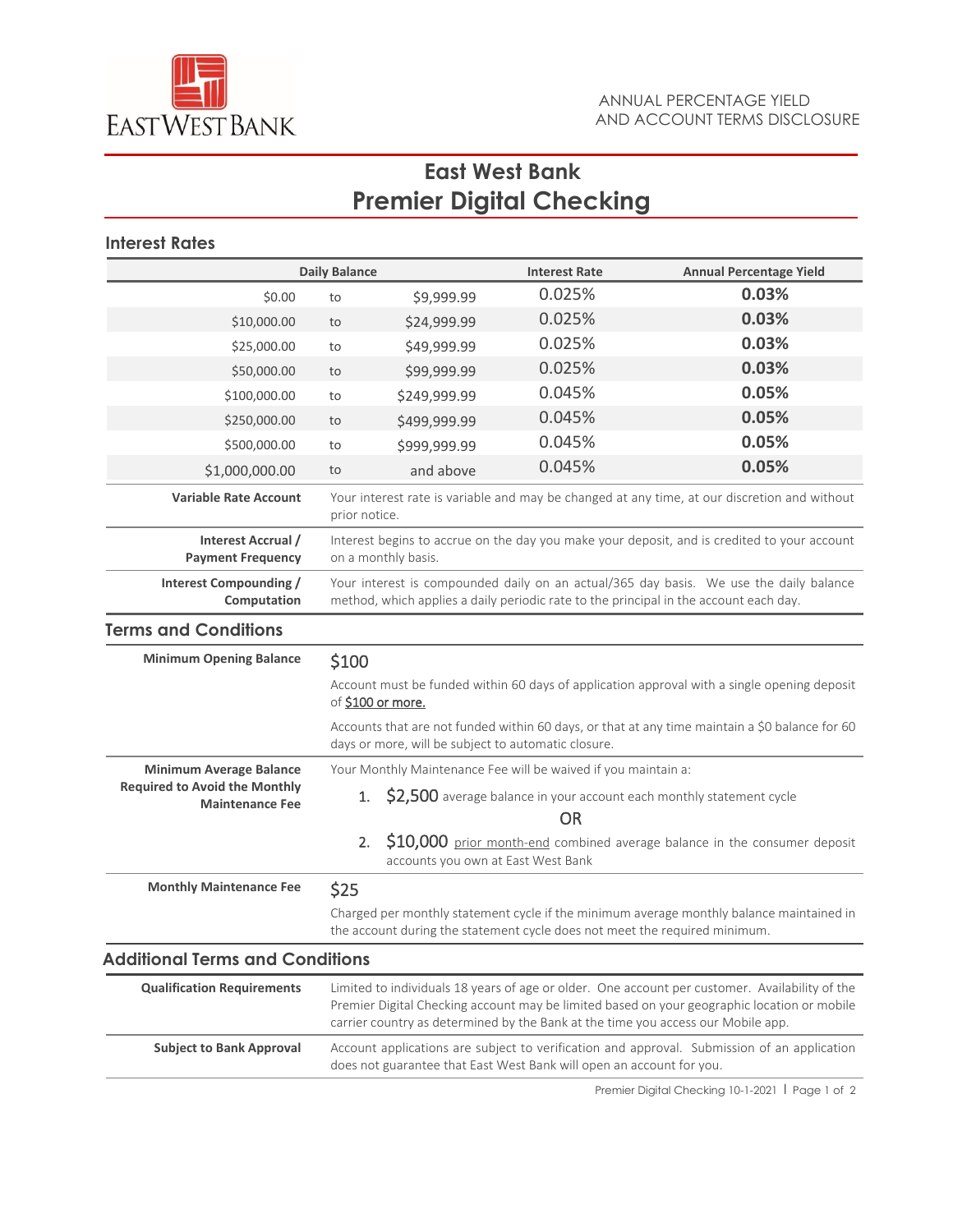| <b>Account Title and</b><br><b>Contact Information</b> | By submitting an application you are requesting to open a Premier Digital Checking account at<br>East West Bank, a United States financial institution. If approved, a Premier Digital Checking<br>account will be opened in your name, as sole owner. Your contact e-mail address, mobile<br>phone number, primary residence address and alternate account mailing address will be<br>defined based on the information you agreed to share with us. If an alternate account mailing<br>address was not provided, we will use your residence address as the mailing address for your<br>account. |
|--------------------------------------------------------|--------------------------------------------------------------------------------------------------------------------------------------------------------------------------------------------------------------------------------------------------------------------------------------------------------------------------------------------------------------------------------------------------------------------------------------------------------------------------------------------------------------------------------------------------------------------------------------------------|
| <b>Check Orders</b>                                    | Your East West Bank account will NOT have checks automatically issued. If you would like to<br>order checks you may contact us at (U.S.) +1.833.468.8356.                                                                                                                                                                                                                                                                                                                                                                                                                                        |
| <b>Check Imaging</b>                                   | Check Imaging is a process of capturing, indexing, storing and retrieving electronic images of<br>checks. Imaging systems replace the handling, distribution and storage of checks with<br>electronic images. The images are retained by us for a period of seven years from the date of<br>posting.                                                                                                                                                                                                                                                                                             |
|                                                        | By using your account you agree to this procedure and authorize us to destroy the original<br>items and check. You agree to allow any imaged document, or copy thereof, to serve as an<br>original item for any and all purposes, including charging your account or determining the<br>validity of any signatures or otherwise.                                                                                                                                                                                                                                                                 |
| Debit Card Issuance /<br><b>ATM Access</b>             | A Debit Card will NOT be automatically issued. If you would like to request a Debit Card you<br>may request a card in the mobile app or contact us at (U.S.) +1.833.468.8356.                                                                                                                                                                                                                                                                                                                                                                                                                    |
|                                                        | If requested, your Debit Card will be issued in your name and mailed to the address associated<br>with your Premier Digital Checking account. For shipments to China, your Debit Card will be<br>mailed to the one-time shipping address you provided and verified at the time of request. For<br>cards delivered to an international address, a shipping fee will apply. Please refer to the East<br>West Bank Fee Schedule for additional details.                                                                                                                                             |
|                                                        | Your Premier Digital Checking account will be linked as the primary account that can be<br>accessed using the Debit Card.                                                                                                                                                                                                                                                                                                                                                                                                                                                                        |
| <b>ATM Withdrawal Fees</b>                             | There is no charge for using a proprietary East West Bank ATM.                                                                                                                                                                                                                                                                                                                                                                                                                                                                                                                                   |
|                                                        | East West Bank will not charge you for the first two non-proprietary ATM withdrawals per<br>statement cycle, but will assess a \$1.00 fee for each withdrawal thereafter. Additionally, 3rd<br>party ATM usage fees may be charged to your account at the request of the provider operating<br>the non-proprietary ATM.                                                                                                                                                                                                                                                                          |
| <b>Other Fees and Services</b>                         | Additional fees may apply. Please refer to the East West Bank Fee Schedule, which has been<br>provided with this disclosure, for additional fee information.                                                                                                                                                                                                                                                                                                                                                                                                                                     |

Cont.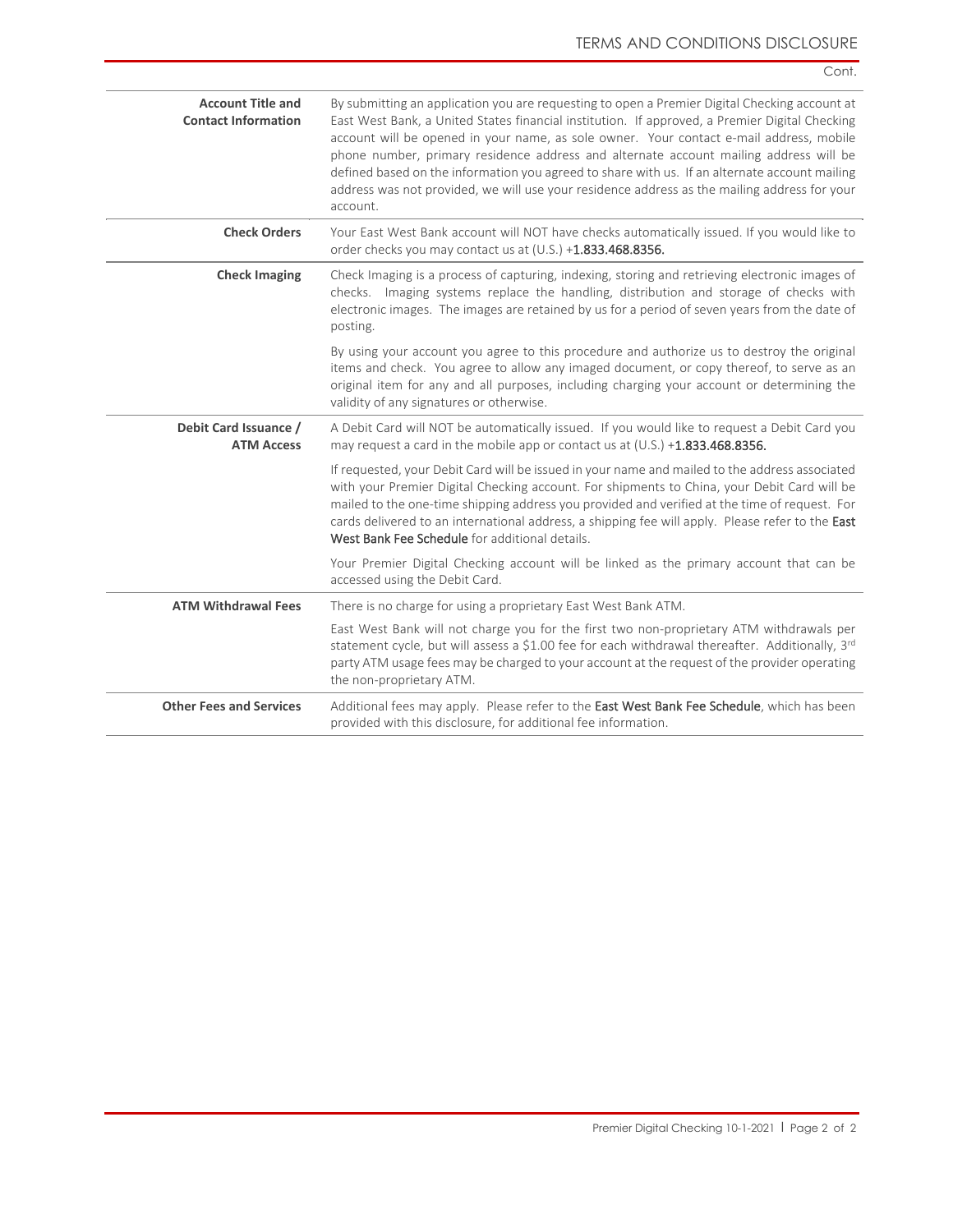

## PREMIER DIGITAL CHECKING DEPOSIT AGREEMENT ADDENDUM

Effective June 1, 2020

This Deposit Agreement Addendum amends and supersedes, where applicable, the Bank's Deposit Agreement dated 6/18/2015 and applies specifically to accounts opened using the East West Bank mobile banking application.

### 1. Holds for Uncollected Funds / Delayed Funds Availability

The below revised information amends the "Ability to Withdrawal Funds", "Longer Delays May Apply" and "Special Rules for New Accounts" information contained in the Holds for Uncollected Funds / Delayed Funds Availability section of the Bank's Deposit Agreement. All other information contained in the Holds for Uncollected Funds / Delayed Funds Availability section of the Deposit Agreement remains the same.

### Effective April 16, 2020

Ability to Withdrawal Funds - Our policy is to delay the availability of funds from your check deposits. During that delay, you may not withdraw the funds in cash and we will not use the funds to pay checks that you have written.

For determining the availability of your deposits, every day is a business day, except Saturdays, Sundays, and federal holidays. If you make a deposit in person at one of our branch locations before the close of business on a business day that we are open, we will consider that day to be the day of your deposit. If you use our mobile banking remote deposit capture service to deposit a check before 9:00 p.m. (Pacific Time), we will consider that day to be the day of your deposit.

### NOTE:

Generally, our close of business is 5:00 p.m. (local time zone), Monday – Friday, however most of our locations close at 6:00 p.m. (local time zone) on Friday. (Note: These times may vary by location.)

If you make a deposit into one of our automated teller machines before 3:00 p.m. (local time zone) on a business day we are open, we may consider that day to be the day of deposit. However, if you make any of the above mentioned deposits after the cut-of time or on a day we are not open, we will consider that the deposit was made on the next business day we are open.

The length of the delay varies depending on the type of deposit and is explained below.

### Same-Day Availability

Funds from electronic direct deposits to your account will be available on the day we receive the deposit.

### Next-Day Availability

Funds from the following deposits are available on the first business day after the day of your deposit:

- U.S. Treasury checks that are payable to you.
	- Wire transfers.
	- Checks drawn on East West Bank.

If you make the deposit in person to one of our employees, funds from the following deposits are also available on the first business day after the day of your deposit:

- Cash.
- State and local government checks that are payable to you.
- Cashier's, certified, and teller's checks that are payable to you.
- Federal Reserve Bank checks, Federal Home Loan Bank checks, and postal money orders, if these items are payable to you.

If you do not make your deposit in person to one of our employees (for example, if you mail the deposit or use our remote deposit capture service), funds from these deposits will be available on the second business day after the day we receive your deposit.